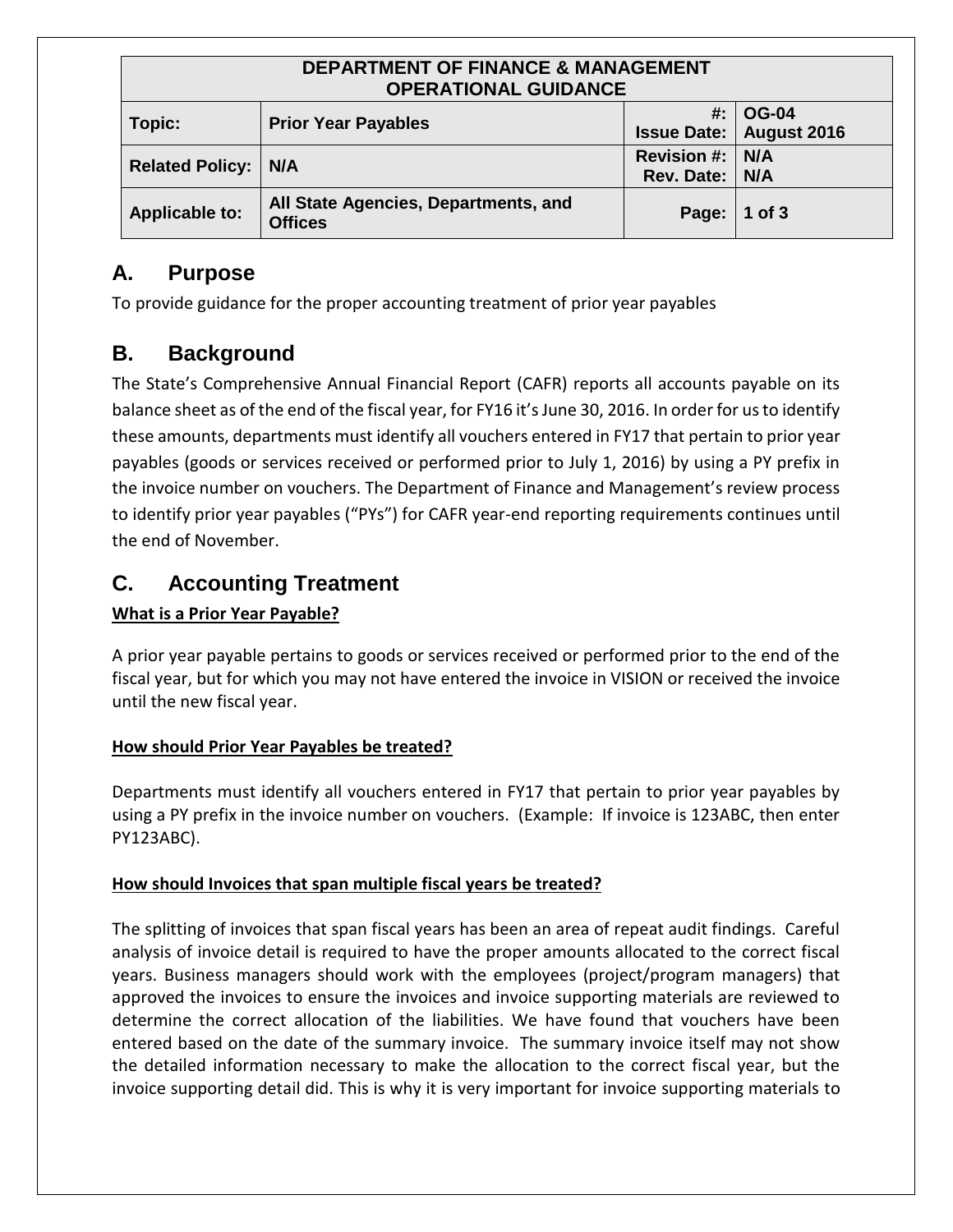| <b>DEPARTMENT OF FINANCE &amp; MANAGEMENT</b><br><b>OPERATIONAL GUIDANCE</b> |                                                        |                                   |                                                  |  |  |
|------------------------------------------------------------------------------|--------------------------------------------------------|-----------------------------------|--------------------------------------------------|--|--|
| Topic:                                                                       | <b>Prior Year Payables</b>                             | #.                                | $\mid$ OG-04<br><b>Issue Date:   August 2016</b> |  |  |
| <b>Related Policy:   N/A</b>                                                 |                                                        | Revision #: N/A<br>Rev. Date: N/A |                                                  |  |  |
| <b>Applicable to:</b>                                                        | All State Agencies, Departments, and<br><b>Offices</b> | Page:                             | $2$ of 3                                         |  |  |

be reviewed in addition to the invoice to determine the correct allocation across fiscal years. These invoices that cover a period including the fiscal year just ended and the new fiscal year that are clearly itemized by date and amount will require the preparation of a separate voucher for each fiscal year's amount. The voucher covering the goods received or services performed for the period prior to July 1, 2016 must have a prefix of PY in the invoice field. The voucher covering the goods and services perform after June 30, 2016 should not have a prefix of PY in the invoice field.

#### **What if there is no clear way to tell from the invoice or its back up information how an invoice that spans multiple fiscal years should be allocated to each fiscal year?**

Sometimes you may get an invoice where it doesn't have specific charges listed by date in either the invoice or any support information for the invoice, which leaves no clear cut way to allocate the costs to the correct fiscal year. Finance's recommendation is these cases are to allocate the costs to each fiscal year based on days in each year. For example, you receive an invoice for an internet database subscription service that covers the period 06/16/2016 to 7/15/2016. This invoice covers a 30-day period, and 15 days are in FY16 (06/16 to 06/30), and 15 days are in FY17 (07/01 to 07/15), so the invoice would be allocated 50% to FY16 and 50% to FY17.

#### **Whose responsibility is it to ensure all prior year payables are correctly identified?**

Business managers are responsible for making sure all prior year payables are being entered correctly in VISION. However, business managers and those employees that enter the invoices into VISION will need to work with the employees (project/program managers) that approved the invoices to ensure the invoices and invoice supporting materials are reviewed to determine the correct allocation of the liabilities especially as they relate to invoices that span multiple years. Business managers should communicate these requirements to project/program managers that approved the invoices so they are aware of the need to allocate the costs to the correct fiscal year. Another option you may want to consider on your larger projects/programs, such as construction projects, is have the project/program managers reach out to the vendors to ask for an invoice cutoff date of 06/30/2016 to coincide with the State's fiscal year end.

#### **What do we do if we identify a prior year payable that was put into VISION without at PY?**

If you find vouchers that didn't have the PY prefix, but should have, please notify us by using the **Vouchers-PYmissing.xlsx** form available at: **[http://finance.vermont.gov/forms/cafr](http://finance.vermont.gov/forms/cafr/)** , and email it to **[Vision.Cafr@vermont.gov](mailto:Vision.Cafr@vermont.gov) .**